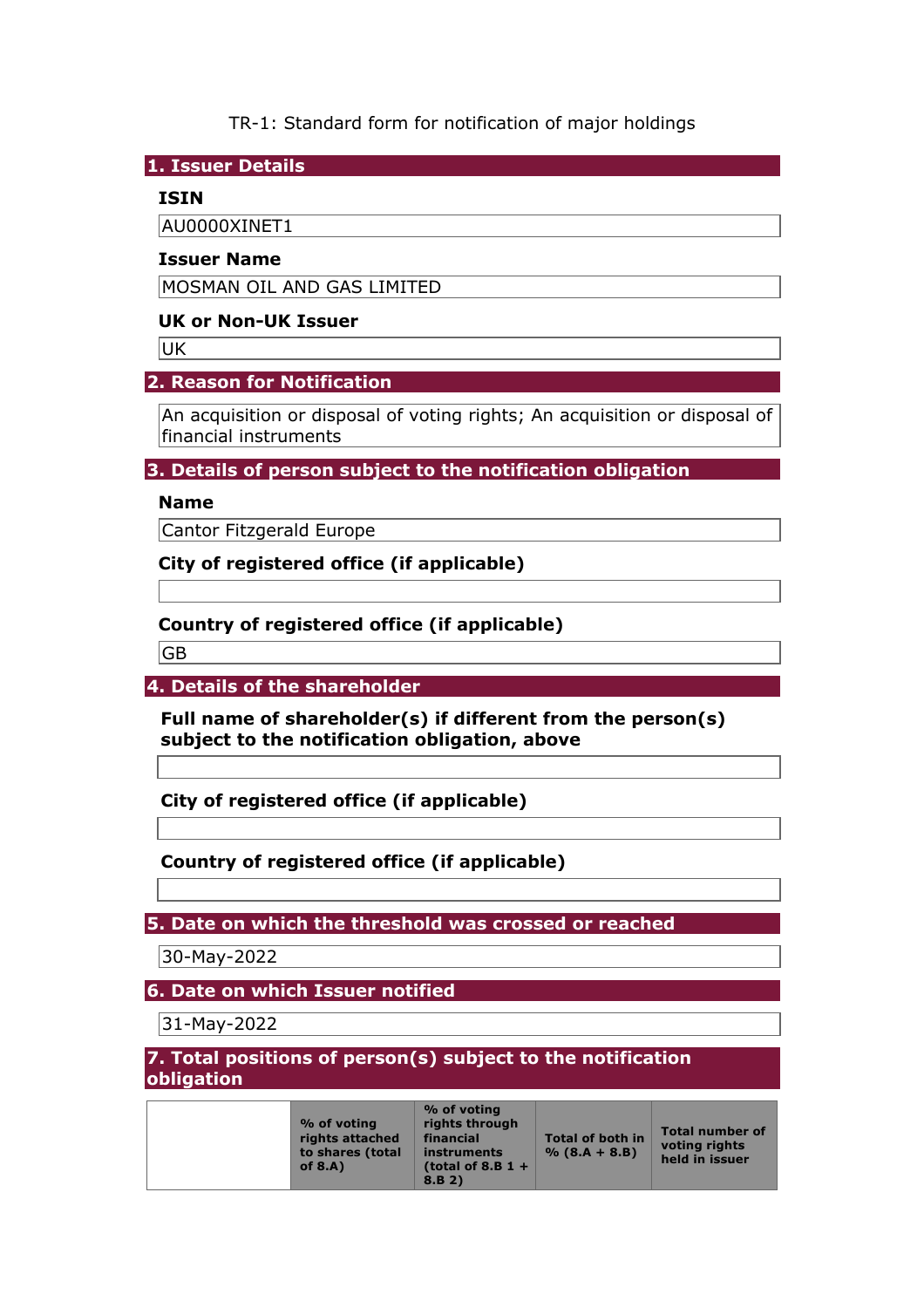| Resulting<br>situation on<br>the date on<br>which<br>threshold was<br>crossed or<br>reached | 9.607026  | 0.000000 | 9.607026  | 501500000 |
|---------------------------------------------------------------------------------------------|-----------|----------|-----------|-----------|
| Position of<br>previous<br>notification (if<br>applicable)                                  | 10.924041 | 0.000000 | 10.924041 |           |

#### **8. Notified details of the resulting situation on the date on which the threshold was crossed or reached**

#### **8A. Voting rights attached to shares**

| <b>Class/Type of</b><br>shares ISIN<br>code(if possible) | Number of direct<br>voting rights<br>(DTR5.1) | Number of<br>indirect voting<br>rights<br>(DTR5.2.1) | $\mathcal{P}_0$ of direct<br>voting rights<br>(DTR5.1) | $\mathcal V$ of indirect<br>voting rights<br>(DTR5.2.1) |
|----------------------------------------------------------|-----------------------------------------------|------------------------------------------------------|--------------------------------------------------------|---------------------------------------------------------|
| AU0000XINET1                                             | 501500000                                     |                                                      | 9.607026                                               | 0.000000                                                |
| Sub Total 8.A                                            | 501500000                                     |                                                      | 9.607026%                                              |                                                         |

# **8B1. Financial Instruments according to (DTR5.3.1R.(1) (a))**

| <b>Type of financial</b><br>instrument | date | <b>period</b> | Number of voting rights that<br><b>Expiration Exercise/conversion may be acquired if the</b><br>instrument is<br>exercised/converted | $%$ of<br><u> votina</u><br>rights |
|----------------------------------------|------|---------------|--------------------------------------------------------------------------------------------------------------------------------------|------------------------------------|
| Sub Total 8.B1                         |      |               |                                                                                                                                      |                                    |

#### **8B2. Financial Instruments with similar economic effect according to (DTR5.3.1R.(1) (b))**

| <b>Type of</b><br>financial<br>instrument | <b>Expiration</b><br>date | $\mathsf{\mathsf{Exercise}/}\mathsf{conversion}$<br>period | <b>Physical or cash</b><br>settlement | Number of<br>voting rights | $\%$ of<br>votina<br>riahts |
|-------------------------------------------|---------------------------|------------------------------------------------------------|---------------------------------------|----------------------------|-----------------------------|
| Sub Total 8.B2                            |                           |                                                            |                                       |                            |                             |

#### **9. Information in relation to the person subject to the notification obligation**

1. Person subject to the notification obligation is not controlled by any natural person or legal entity and does not control any other undertaking(s) holding directly or indirectly an interest in the (underlying) issuer.

| <b>Ultimate</b><br>controlling person undertaking | Name of<br>controlled | $\mathcal{O}_0$ of voting<br>rights if it equals through financial<br>the notifiable<br>threshold | $\%$ of voting rights<br>or is higher than instruments if it equals<br>or is higher than the<br>notifiable threshold | Total of both if it<br>equals or is<br>higher than the<br>notifiable<br>threshold |
|---------------------------------------------------|-----------------------|---------------------------------------------------------------------------------------------------|----------------------------------------------------------------------------------------------------------------------|-----------------------------------------------------------------------------------|
|                                                   |                       |                                                                                                   |                                                                                                                      |                                                                                   |

# **10. In case of proxy voting**

**Name of the proxy holder**